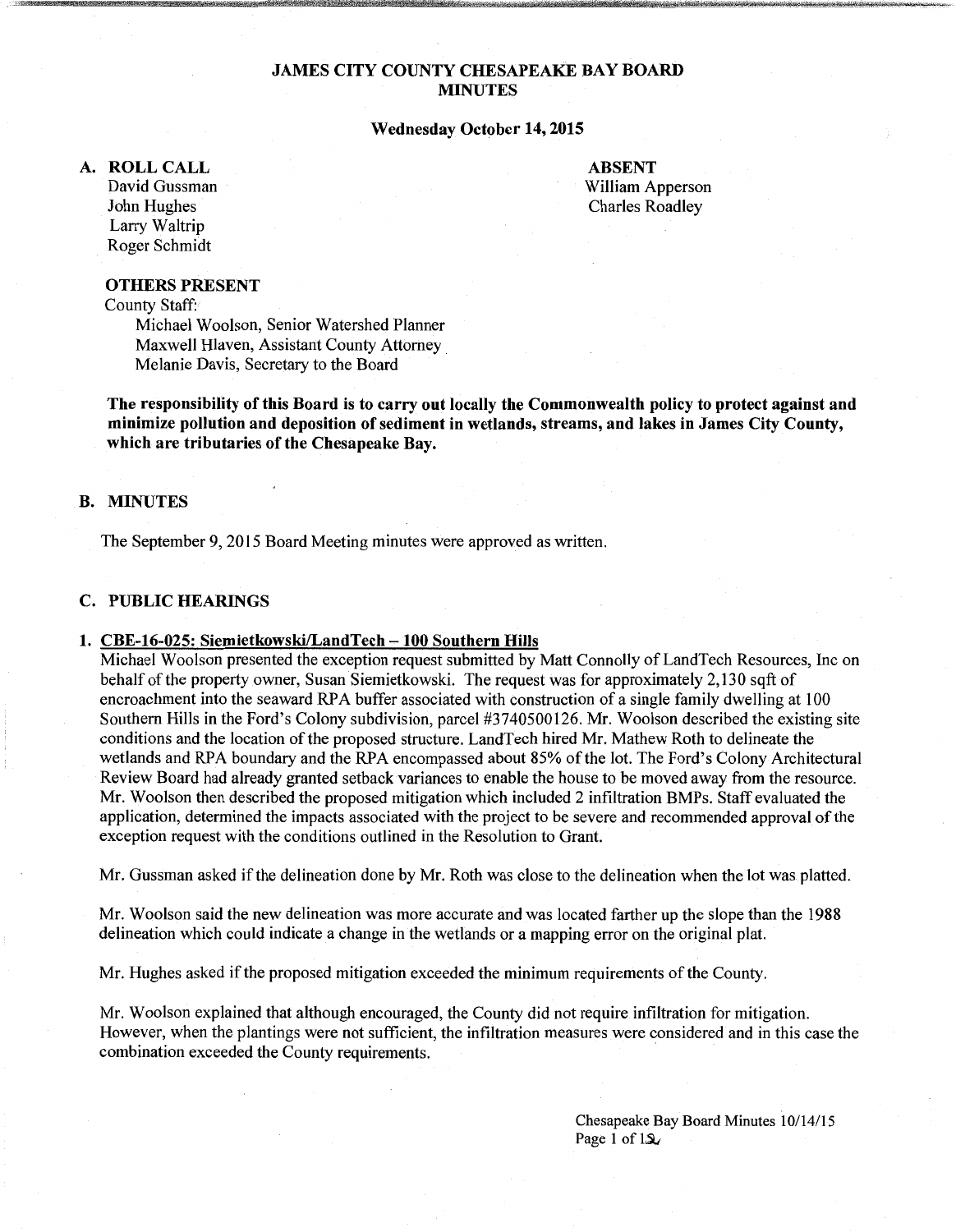Mr. Gussman opened and closed the public hearing as no one wished to speak.

Mr. Hughes liked the proposed mitigation and noted that the lot was platted prior to adoption of the Chesapeake Bay Preservation Ordinance.

All Board members agreed with Mr. Hughes comments.

Mr. Schmidt made a motion to adopt the resolution to grant the exception for Chesapeake Bay Board Case CBE-16-025 at 100 Southern Hills, Parcel ID #3740500126.

The motion was approved by a 4-0 vote.

### **RESOLUTION GRANTING AN EXCEPTION ON JCC RE TAX PARCEL 3740500126**

- WHEREAS, Matt Connolly of LandTech Resource, Inc., on behalf of Susan Siemietkowski (the "Applicant") has applied to the Chesapeake Bay Board of James City County (the "Board") to request an exception to the use ofthe Resource Protection Area (the "RPA") on a parcel of property identified as JCC RE Tax Parcel 3740500126 and further identified as 100 Southern Hills in the Ford's Colony subdivision (the "Property") as set forth in the application CBE-16-025 for the purpose of constructing a single family dwelling; and
- WHEREAS, the Board has listened to the arguments presented and has carefully considered all evidence entered into the record.

NOW, THEREFORE, following a public hearing on October 14, 2015, the Chesapeake Bay Board of James City County by a majority vote of its members FINDS that:

- 1. The exception request is the minimum necessary to afford relief.
- 2. Granting the exception will not confer upon the Applicant any special privileges denied by Chapter 23, Chesapeake Bay Preservation, of the James City County Code, to other property owners similarly situated in the vicinity.
- 3. The exception request will be in harmony with the purpose and intent of Chapter 23 of the James City County Code, and is not of substantial detriment to water quality.
- 4. The exception request is not based on conditions or circumstances that are self-created or selfimposed, nor does the request arise from conditions or circumstances either permitted or nonconforming that are related to adjacent parcels.
- 5. Reasonable and appropriate conditions are hereby imposed, as set forth below, which will prevent the exception request from causing a degradation of water quality.
- 6. In granting this exception, the following conditions are hereby imposed to prevent this exception request from causing degradation of water quality:
	- 1) The Applicant must obtain all other necessary federal, state, and local permits as required for the project.
	- 2) A \$3,000 surety will be required in a form acceptable to the County Attorney's office.
	- 3) The Applicant should explore infilling the area between the silt fence and Firestone right-ofway with additional shrubs and understory trees or make a one-time payment to the Chesapeake Bay Mitigation Fund in the amount of \$1,000.
	- 4) This exception request approval shall become null and void if construction has not begun by October 14, 2016.
	- 5) Written requests for an extension to an exception shall be submitted to the Engineering and Resource Protection Division no later than 6 weeks prior to the expiration date.

Chesapeake Bay Board Minutes I 0/14/15 Page 2 of 12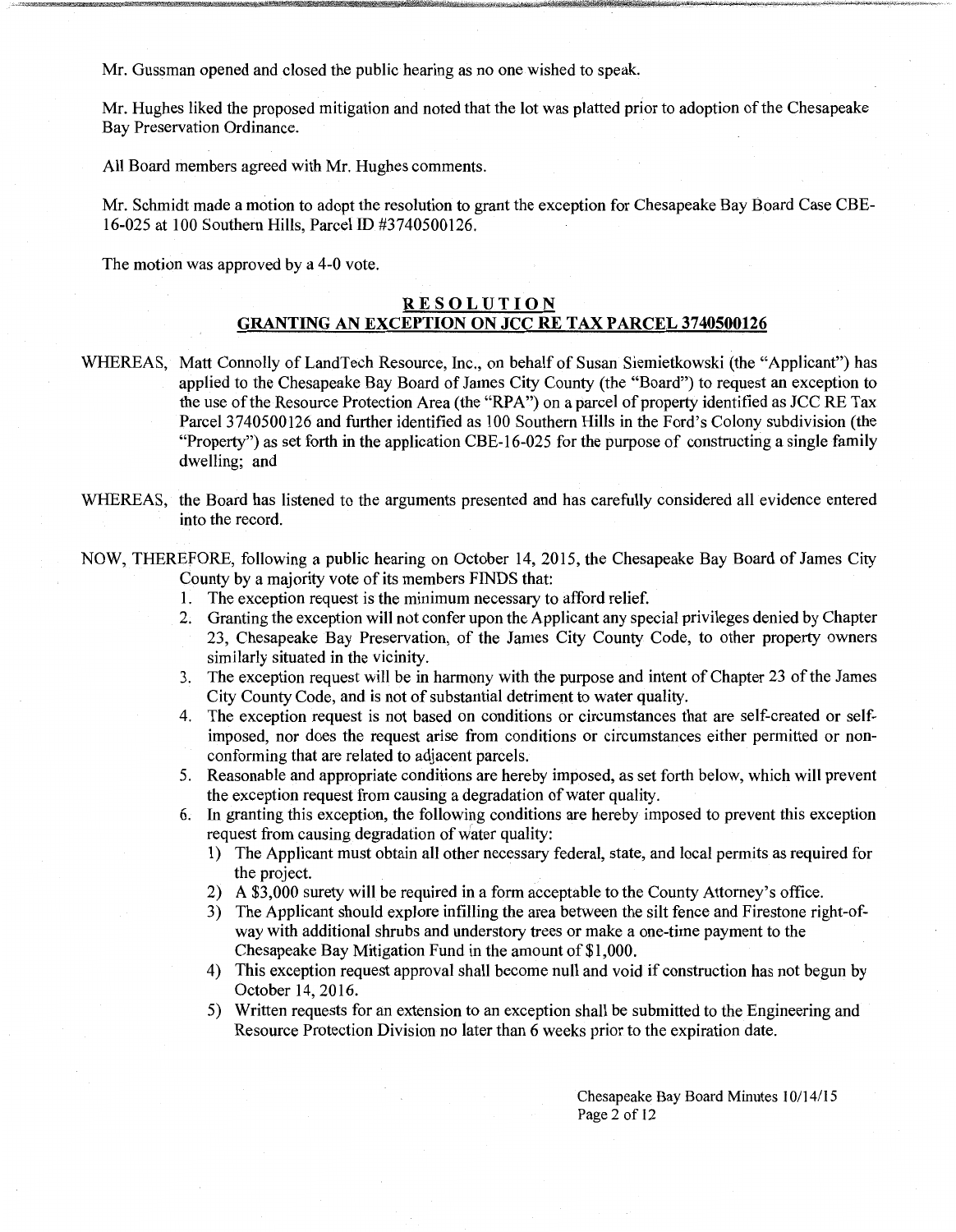### **2. CBE-16-029: Hopkins/Walk Wright Construction- 332 Mill Stream Way**

Michael Woolson presented the exception request submitted by Larry Walk of Walk Wright Construction LLC on behalf of the property owners, Keith and Gretchen Hopkins. The request was for approximately 2,550 sqft of encroachment into the RPA buffer associated with construction of a single family dwelling with two garages and two retaining walls at 332 Mill Stream Way in the Settlers Mill at Jamestown subdivision, parcel #4711900017. Mr. Woolson described the existing site conditions and the location of the proposed house and retaining walls. The proposed mitigation plantings fall short of the County requirement however, because the proposed infiltration trenches are designed to handle all the impervious cover and most of the proposed turf, it is Staffs opinion the water quality post construction will be less quantity and better quality then what in on the surrounding developed lots. Staff determined the impacts associated with this project to be moderate and recommended approval of the exception request with the conditions outlined in the Resolution to Grant.

Mr. Hughes and Mr. Gussman asked how the County approved this subdivision with lots in the RPA, after adoption of the Chesapeake Bay Preservation Ordinance in 1990.

Mr. Woolson said the plat for this lot did not show the RPA and he could not determine why the subdivision was approved or how the lots were platted in 1999 without the RPA delineation.

Mr. Hughes asked how other houses in this subdivision that also encroached into the RPA were approved and if they came before this Board. He also asked when the RPA was placed on the County Real Estate Maps.

Mr. Waltrip said he understood how construction would be approved since the plat did not show RPA on the lots. He asked if the home owner was aware of the RPA when they purchased this lot.

Mr. Woolson explained that some of the houses may have been constructed before this Board was created in 2004 or they may have been considered administratively. He estimated the Real Estate mapping was probably updated in 2006 or 2007. He said this application was before the Board because the retaining walls were accessory structures and the two garages could be considered more than the minimum necessary to afford relief from the Ordinance. He did not know when the current owners purchased the lot.

Mr. Gussman opened the public hearing.

Mr. Gussman asked the builder how long he had been building in the County and if he was aware of the RPA.

- A. Mr. Larry Walk with Walk Wright Construction stated he had been constructing houses in the County since 2006 and was aware of the RPA restrictions. He said the house had been redesigned and reoriented to pull it away from the resource and conservation easement.
- **B.** Mr. Keith Hopkins, property owner, stated the lot was purchased last year and he was aware of the Chesapeake Bay Preservation Act but did not know this lot would be a problem. Although he did not provide a copy, he said when he purchased the lot, the previous owner gave him a letter from the County stating a house could encroach into the RPA with mitigation. He also told the Board that the reason for two driveways was because his family had 5 vehicles. He said one of the garages was under the house because there was a large foundation due to the slope of the lot.

Mr. Gussman stated his concern that this lot was platted after adoption of the Ordinance which meant there should be buildable area without encroachment into the RPA. He was also concerned with the 2 driveways and garages and if one was eliminated perhaps the house could be moved forward, reducing the encroachment into the RPA. He suggested the owner request an exception from the County Board of Zoning Appeals to reduce the required setback.

> Chesapeake Bay Board Minutes 10/14115 Page 3 of 12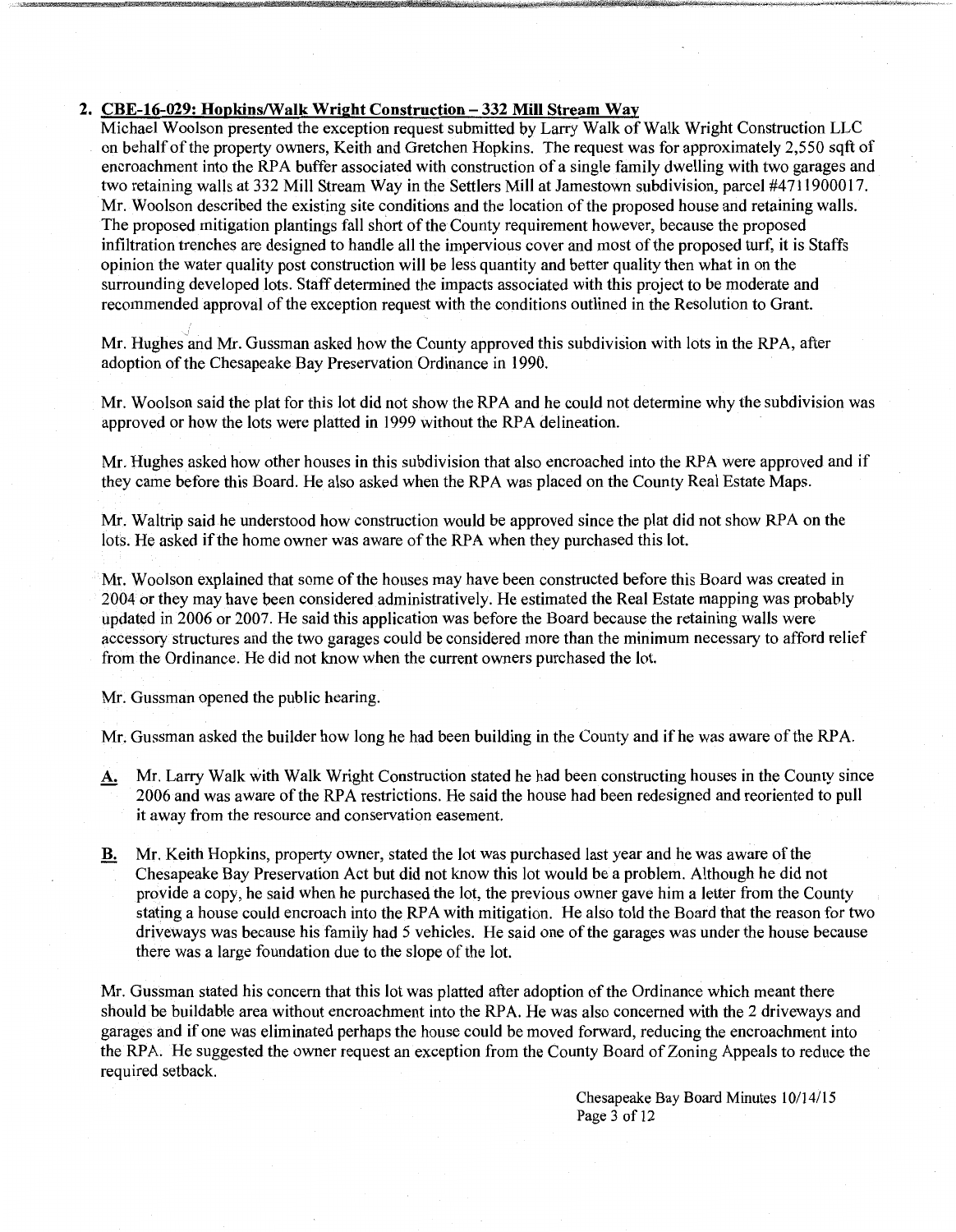C. Mr. Matt Connolly, engineer with LandTech Resources, Inc who worked on this plan, thought that perhaps the conservation easement indicated on the plat was thought to also be the limits of the RPA in 1999. He also said the owner would be willing to use pervious pavers on the part of the driveway that was impacting the RPA. He added that this pervious pavement and the proposed infiltration trenches would constitute a commercial grade BMP on a residential lot that would retain the 10 year storm and retard the 100 year storm. He said they also explored the setback reduction but the subdivision's Architectural Review Board (ARB) would not approve aligning this house in front of the adjacent homes and crowding the cul-de-sac.

Mr. Hughes and Mr. Gussman asked if the owner would be willing to use the pervious pavers on both driveways all the way to the street.

C. Mr. Connolly thought that would be excessive and would not add much additional infiltration.

**B.** Mr. Hopkins stated the ARB for this neighborhood requires exposed aggregate driveways visible from the road so the pervious concrete could only be used behind the setback line.

Mr. Gussman closed the public hearing as no one else wished to speak.

Mr. Waltrip and Mr. Schmidt felt that by installing the infiltration trenches and the pervious pavement the applicant would be doing a lot of mitigation and the Board needed to work with them.

Mr. Gussman was still concerned that the lot was approved without the RPA indicated. However he stated this case was a good example of why it was best to have the builder and engineer present to answer questions and suggest solutions.

Mr. Hughes made a motion to modify condition #3 of the Resolution to include the pervious concrete on the west side driveway behind the setback and then adopt the Resolution to grant the exception for Chesapeake Bay Board Case CBE-16-029 at 332 Mill Stream Way, Parcel ID #4711900017.

The motion was approved by a 4-0 vote.

### **RESOLUTION GRANTING AN EXCEPTION ON JCC RE TAX PARCEL 4711900017**

- WHEREAS, Larry Walk, Walk Wright Construction LLC, on behalf of Keith and Gretchen Hopkins (the "Applicant") has applied to the Chesapeake Bay Board of James City County (the "Board") to request an exception to the use of the Resource Protection Area (the "RPA") on a parcel of property identified as JCC RE Tax Parcel4711900017 and further identified as 332 Mill Stream Way in the Settlers Mill at Jamestown subdivision (the "Property") as set forth in the application CBE-16-029 for the purpose of constructing a single family dwelling and retaining walls; and
- WHEREAS, the Board has listened to the arguments presented and has carefully considered all evidence entered into the record.
- NOW, THEREFORE, following a public hearing on October 14, 2015, the Chesapeake Bay Board of James City County by a majority vote of its members FINDS that:
	- 1. The exception request is the minimum necessary to afford relief.

Chesapeake Bay Board Minutes 10/14/15 Page 4 of 12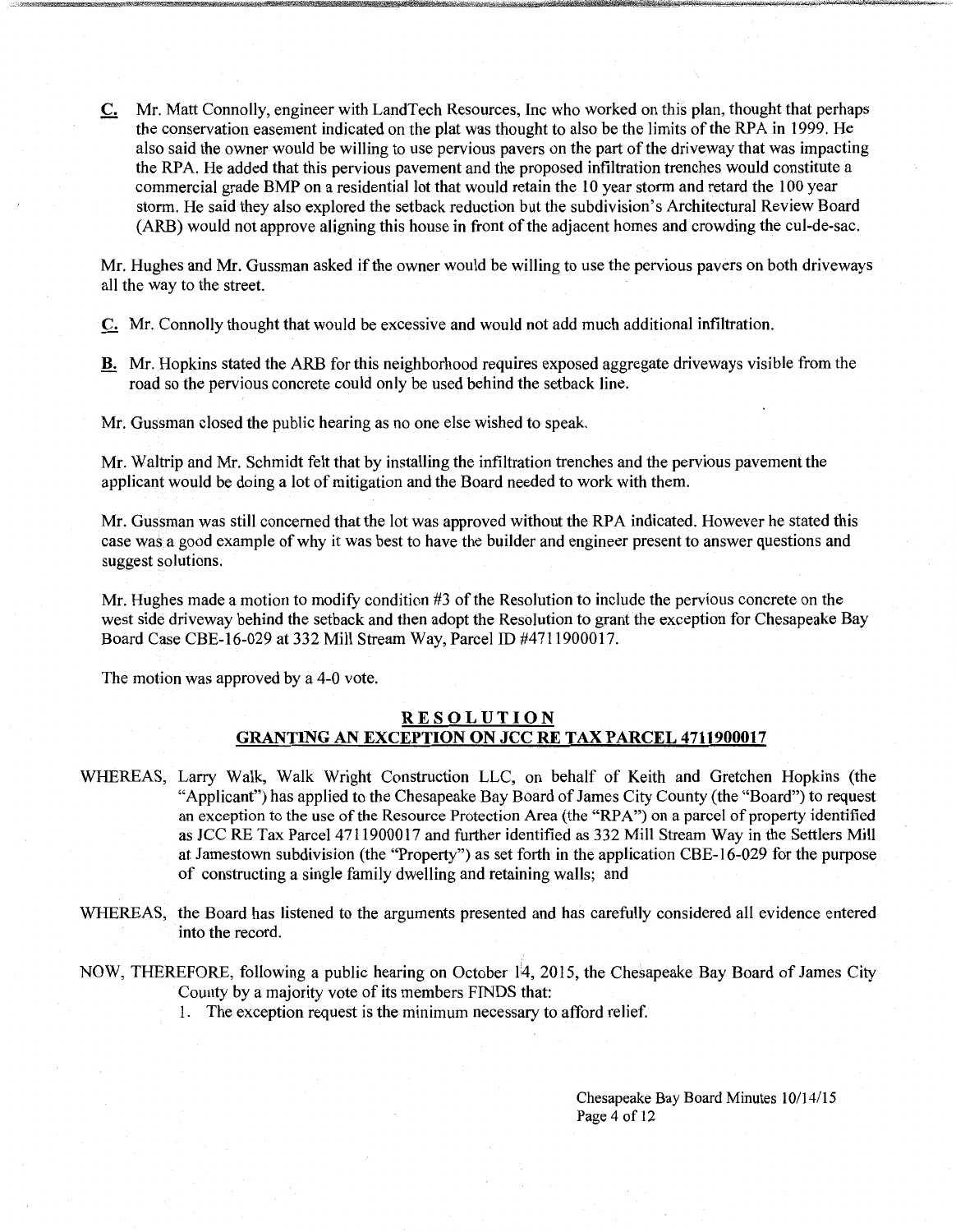- 2. Granting the exception will not confer upon the Applicant any special privileges denied by Chapter 23, Chesapeake Bay Preservation, of the James City County Code, to other property owners similarly situated in the vicinity.
- 3. The exception request will be in harmony with the purpose and intent of Chapter 23 of the James City County Code, and is not of substantial detriment to water quality.
- 4. The exception request is not based on conditions or circumstances that are self-created or selfimposed, nor does the request arise from conditions or circumstances either permitted or nonconforming that are related to adjacent parcels.
- 5. Reasonable and appropriate conditions are hereby imposed, as set forth below, which will prevent the exception request from causing a degradation of water quality.
- 6. In granting this exception, the following conditions are hereby imposed to prevent this exception request from causing degradation of water quality:
	- 1) The Applicant must obtain all other necessary federal, state, and local permits as required for the project.
	- 2) A \$3,000 surety will be required in a form acceptable to the County Attorney's office.
	- 3) Design and construction of the on-lot runoff reduction/pollutant removal practices as proposed (infiltration facility/pervious concrete on west side driveway behind the setback line) shall generally follow micro-scale specifications found in Virginia DEQ Storm water Design Specification No. 8 (Infiltration); or alternatively, an equivalent and acceptable published and agreed upon standard for on-lot residential practices. Final design/construction information for the practices shall be submitted to the Engineering and Resource Protection Division for review and approval prior to installation.
	- 4) This exception request approval shall become null and void if construction has not begun by October 14, 2016.
	- 5) Written requests for an extension to an exception shall be submitted to the Engineering and Resource Protection Division no later than 6 weeks prior to the expiration date.

### 3. CBE-16-031: Puryear & KCSA/The Structures Group, Inc- 306 River's Edge

Michael Woolson presented the exception request submitted by Mr. Michael Matthews of The Structures Group, Inc. on behalf of the property owners Alvin Puryear and Kingsmill Community Service Association (KCSA). The request was for approximately 120 square feet of encroachment into the landward RPA buffer associated with construction of a retaining wall at 306 River's Edge, parcel 5130800014A and the adjacent parcel owned by KCSA 5130800001C. Mr. Woolson described the steep grading that was causing erosion and an unsafe area around the home at 306 River's Edge. Staff reviewed the application, determined the impacts to be minor for this proposal and recommended approval of the exception with the conditions outlined in the Resolution to Grant.

Mr. Gussman opened the public hearing.

A. Mr. Michael Matthews with The Structures Group stated he would be available for questions.

Mr. Gussman closed the public hearing as the Board had no questions and no one else wished to speak.

All Board members agreed this structure was necessary.

Mr. Waltrip made a motion to adopt the resolution to grant the exception for Chesapeake Bay Board Case CBE-16-031 at 306 Rivers Edge and the adjacent common area, Parcel IDs #5130800014A and 5130800001C.

The motion was approved by a 4-0 vote.

Chesapeake Bay Board Minutes 10/14/15 Page 5 of 12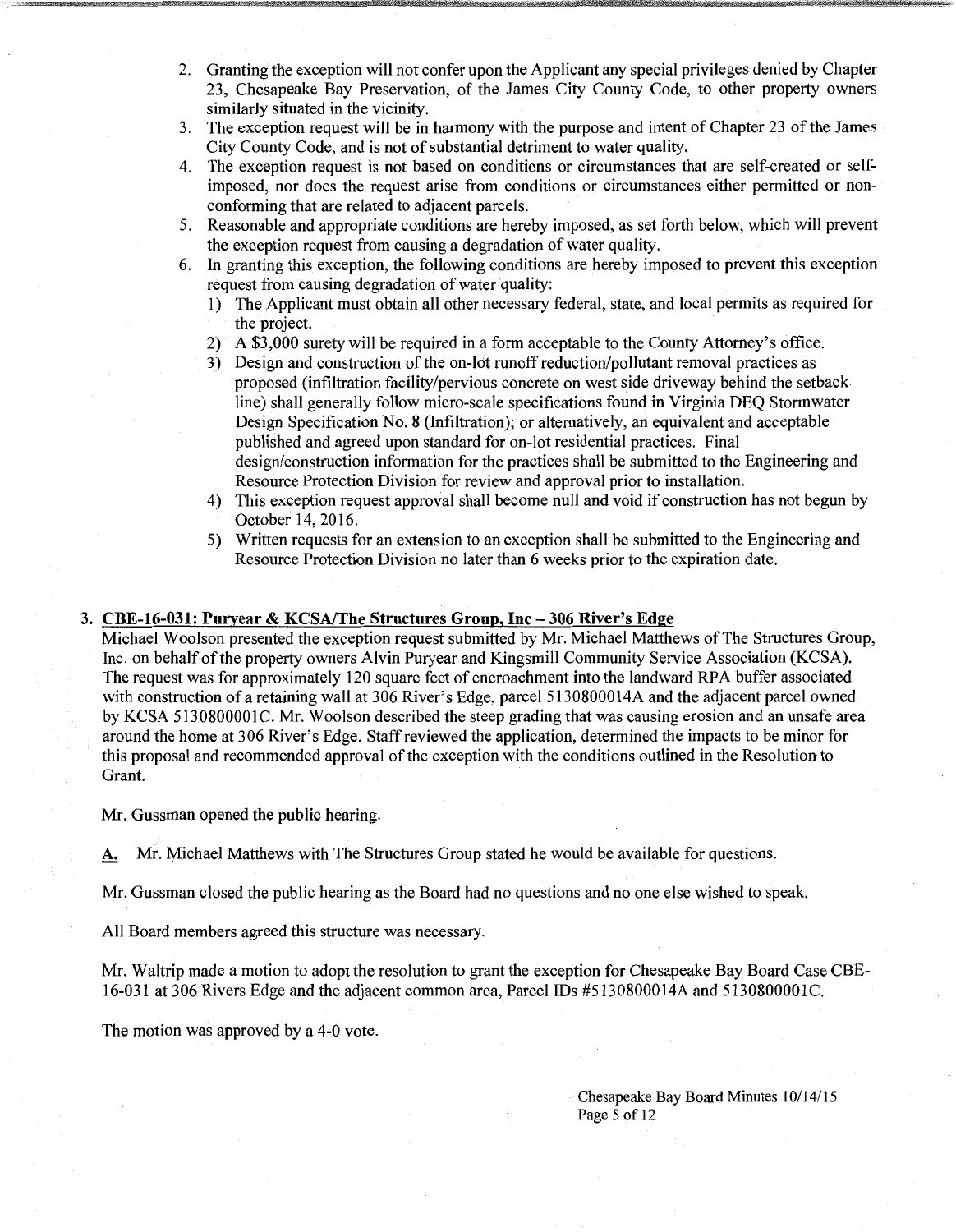### **RESOLUTION GRANTING AN EXCEPTION ON JCC RE TAX PARCELS 5130800014A and 5130800001C**

- WHEREAS, Michael Matthews, The Structures Group, on behalf of Alvin Puryear and the Kingsmill Community Service Association (KCSA) (the "Applicant") has applied to the Chesapeake Bay Board of James City County (the "Board") to request an exception to the use of the Resource Protection Area (the "RPA") on parcel of property identified as JCC RE Tax Parcel 5130800014A and further identified as 306 Rivers Edge in the Kingsmill Rivers Edge subdivision and on the adjacent common area owned by KCSA and identified as JCC RE Tax Parcel 5130800001C (the "Property") as set forth in the application CBE-16-031 for the purpose of installing a retaining wall and;
- WHEREAS, the Board has listened to the arguments presented and has carefully considered all evidence entered into the record.
- NOW, THEREFORE, following a public hearing on October 14, 2015, the Chesapeake Bay Board of James City County by a majority vote of its members FINDS that:
	- 1. The exception request is the minimum necessary to afford relief.
	- 2. Granting the exception will not confer upon the Applicant any special privileges denied by Chapter 23, Chesapeake Bay Preservation, of the James City County Code, to other property owners similarly situated in the vicinity.
	- 3. The exception request will be in harmony with the purpose and intent of Chapter 23 of the James City County Code, and is not of substantial detriment to water quality.
	- 4. The exception request is not based on conditions or circumstances that are self-created or selfimposed, nor does the request arise from conditions or circumstances either permitted or nonconforming that are related to adjacent parcels.
	- 5. Reasonable and appropriate conditions are hereby imposed, as set forth below, which will prevent the exception request from causing a degradation of water quality.
	- 6. In granting this exception, the following conditions are hereby imposed to prevent this exception request from causing degradation of water quality:
		- 1) The applicant must obtain all other necessary federal, state, and local permits as required for the project, including a Building Permit.
		- 2) A surety of \$500 will be required in a form acceptable to the County Attorney's Office.
		- 3) Project location staked in the field and approved by the Engineering and Resource Protection Division prior to construction.
		- 4) This exception request approval shall become null and void if construction has not begun by October 14, 2016.
		- 5) Written requests for an extension to an exception shall be submitted to the Engineering and Resource Protection Division no later than 6 weeks prior to the expiration date.

### **4. CBE-16-033: Anton/Gregg Bleam Landscape -19 Mile Course**

Michael Woolson presented the exception request submitted by Gregg Bleam Landscape Architect on behalf of the property owner, Susan Anton. The request was for approximately 6,400 sqft of encroachment into the RPA buffer associated with demolition and reconstruction of a single family dwelling and associated terraces and pools, considered accessory in nature, at 19 Mile Course in the Kingsmill subdivision, parcel #5040200019. Mr. Woolson explained this proposal was actually a 14% net reduction in impervious cover mostly in the seaward 50 foot buffer and the mitigation which included over 2,100 sqft of green roof, native ground cover, removal of turf grass and infiltration trenches/dry wells exceeded the standard county planting requirements. Staff determined

> Chesapeake Bay Board Minutes 10/14/15 Page 6 of 12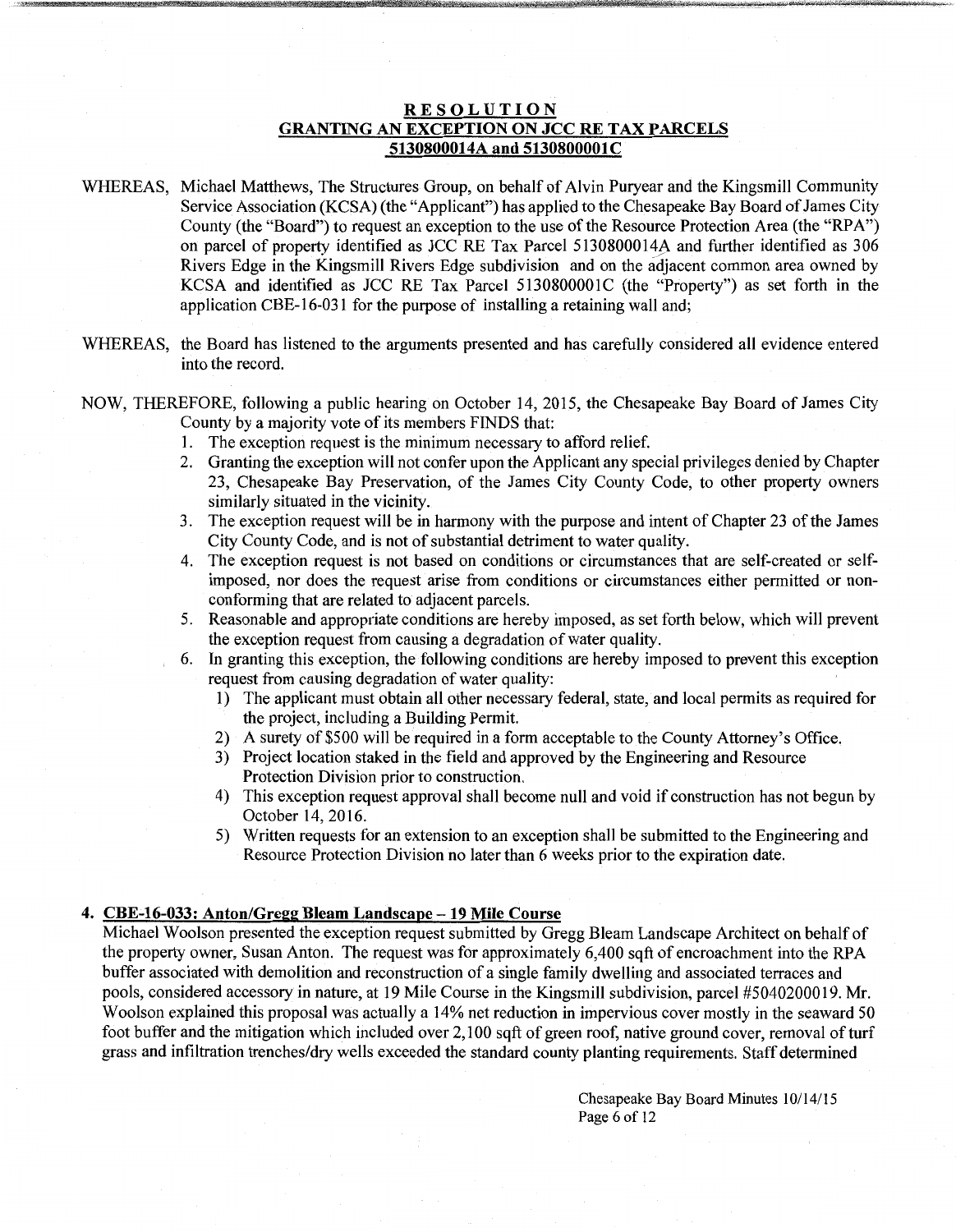the impacts associated with this project to be major and recommended approval of the exception request with the conditions outlined in the Resolution to Grant.

Mr. Hughes asked why the impacts were considered major if they were reducing the impervious cover.

Mr. Woolson said the consideration was based on the resulting total impervious cover in the RPA.

Mr. Gussman opened the public hearing.

A. Mr. Anton, property owner, stated they liked the property site and wanted to improve the structure and restore the vegetation lost from erosion.

Mr. Gussman asked why they were proposing the green roofs.

Mr. Hughes asked what type of ground covers were proposed.

- A. Mr. Anton stated he had done a thesis on environmental impacts that he was anxious to practice. He deferred the ground cover explanation to the landscape architects who had also encouraged the green roofs.
- **B.** Will Tremble with Gregg Bleam Landscape Architects, stated they were proposing a variety of native species for maximum cover and survivability. They were proposing sedges, ferns, ginger and foam flower for seasonal impact. The green roofs would be planted with blue grama grass at the recommendation of other green roof architects.

The Board members were impressed with the green roof proposal and Mr. Gussman stated he would like to view the project when it is completed.

Mr. Gussman closed the public hearing as no one else wished to speak.

Mr. Hughes made a motion to adopt the resolution to grant the exception for Chesapeake Bay Board Case CBE-16-033 at 19 Mile Course, Parcel ID #5040200019.

The motion was approved by a 4-0 vote.

# **RESOLUTION GRANTING AN EXCEPTION ON JCC RE TAX PARCEL 5040200019**

- WHEREAS, Gregg Bleam, Gregg Bleam Landscape Architect, on behalf of Susan Anton (the "Applicant") has applied to the Chesapeake Bay Board of James City County (the "Board") to request an exception to the use of the Resource Protection Area (the "RPA") on a parcel of property identified as JCC RE Tax Parcel 5040200019 and further identified as 19 Mile Course in the Kingsmill subdivision (the "Property") as set forth in the application CBE-16-03 3 for the purpose of reconstructing a single family dwelling with associated terraces and pools; and
- WHEREAS, the Board has listened to the arguments presented and has carefully considered all evidence entered into the record.
- NOW, THEREFORE, following a public hearing on October 14, 2015, the Chesapeake Bay Board of James City County by a majority vote of its members FINDS that:
	- 1. The exception request is the minimum necessary to afford relief.
	- 2. Granting the exception will not confer upon the Applicant any special privileges denied by Chapter 23, Chesapeake Bay Preservation, of the James City County Code, to other property owners similarly situated in the vicinity.

Chesapeake Bay Board Minutes 10/14/15 Page 7 of 12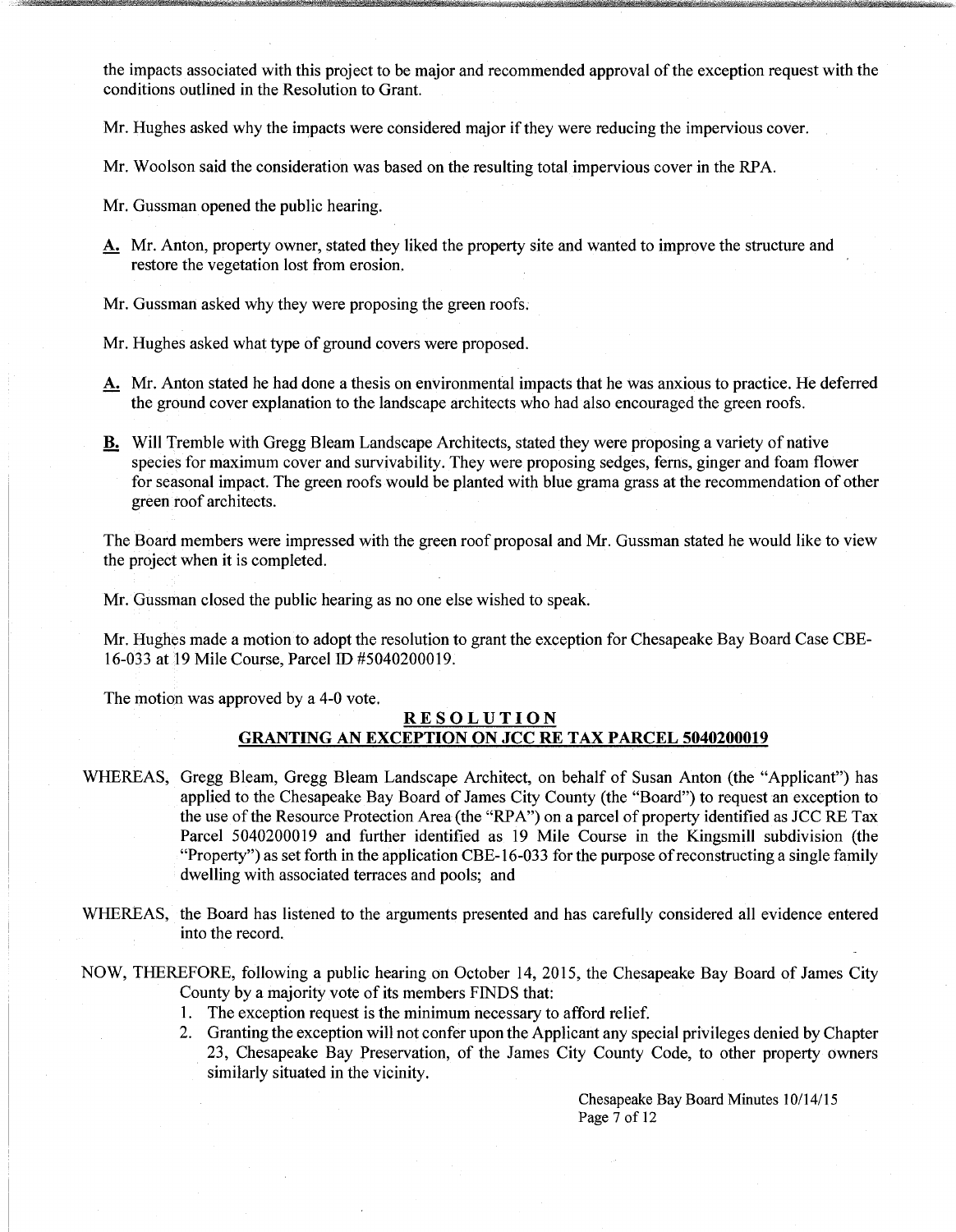- 3. The exception request will be in harmony with the purpose and intent of Chapter 23 of the James City County Code, and is not of substantial detriment to water quality.
- 4. The exception request is not based on conditions or circumstances that are self-created or selfimposed, nor does the request arise from conditions or circumstances either permitted or nonconforming that are related to adjacent parcels.
- 5. Reasonable and appropriate conditions are hereby imposed, as set forth below, which will prevent the exception request from causing a degradation of water quality.
- 6. In granting this exception, the following conditions are hereby imposed to prevent this exception request from causing degradation of water quality:
	- I) The Applicant must obtain all other necessary federal, state, and local permits as required for the project.
	- 2) Design and installation of the green vegetated roof system shall follow an appropriate industry accepted standard such as Virginia DEQ Stormwater Design Specification No.5 (Vegetated Roof) or similar ASTM, AlA, or equivalent standard; and
	- 3) Surety of\$8,000 will be required in a form acceptable to the County Attorney's office.
	- 4) A land disturbing/stormwater construction permit application and associated erosion and sediment control plan shall be submitted to the Engineering and Resource Protection Division for review and approval; and
	- 5) This exception request approval shall become null and void if construction has not begun by October 14, 2016.
	- 6) Written requests for an extension to an exception shall be submitted to the Engineering and Resource Protection Division no later than 6 weeks prior to the expiration date.

### **5. CBE-16-036:** Sea **World ParksNHB- Busch Gardens Italy**

Michael Woolson presented the exception request submitted by Mr. Piotr Swietuchowski with Vanasse Hangen Brustlin, Inc (VHB) on behalf of the property owner SeaWorld Parks & Entertainment. The request was for approximately 647 square feet of additional impervious cover in the RPA buffer associated with renovation of the Italy Restaurant in Busch Gardens, located at 7841 Pocahontas Trail, parcel 5140100009. Mr. Woolson described the proposed construction and mitigation and advised the Board that the revision in this presentation was submitted after the staff report was written and posted. Staff reviewed the application and revised plan, determined the impacts to be minimal and recommended approval with the conditions outlined in the Resolution to Grant.

Mr. Gussman opened the public hearing and closed the public hearing as no one wished to speak.

All Board members agreed that projects in Busch Gardens were always done with concern for the environment.

Mr. Schmidt made a motion to adopt the resolution to grant the exception for Chesapeake Bay Board Case CBE-16-036 for the Busch Gardens Italy Restaurant at 7841 Pocahontas Trail, Parcel ID 5140100009.

The motion was approved by a 4-0 vote.

# **RESOLUTION GRANTING AN EXCEPTION ON JCC RE TAX PARCEL 5140100009**

WHEREAS, Piotr Swietuchowski with Vanasse Hangen Brustlin, Inc (VHB), on behalf of Suzy Cheely with Sea World Parks & Entertainment, Busch Gardens Williamsburg (the "Applicant") has applied to the Chesapeake Bay Board of James City County (the "Board") to request an exception to the use of the Resource Protection Area (the "RPA") on a parcel of property identified as JCC RE Tax Parcel 5140100009 and further identified as Busch Gardens at 7841 Pocahontas Trail (the "Property") as set forth in the application CBE-16-036 for renovation of the Italy restaurant and new elevated decks; and

> Chesapeake Bay Board Minutes 10/14/15 Page 8 of 12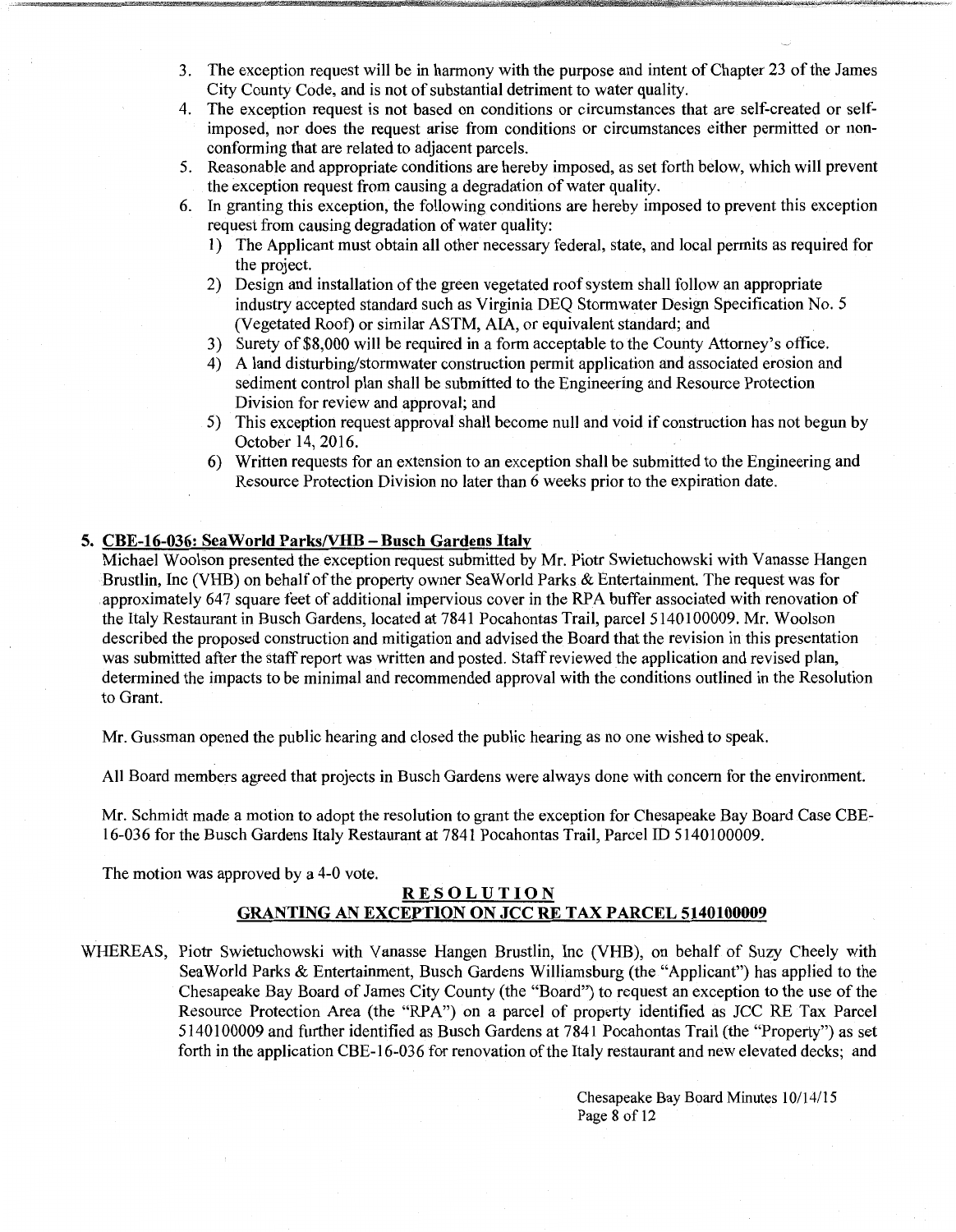WHEREAS, the Board has listened to the arguments presented and has carefully considered all evidence entered into the record.

NOW, THEREFORE, following a public hearing on October 14, 2015, the Chesapeake Bay Board of James City County by a majority vote of its members FINDS that:

- 1. The exception request is the minimum necessary to afford relief.
- 2. Granting the exception will not confer upon the Applicant any special privileges denied by Chapter 23, Chesapeake Bay Preservation, of the James City County Code, to other property owners similarly situated in the vicinity.
- 3. The exception request will be in harmony with the purpose and intent of Chapter 23 of the James City County Code, and is not of substantial detriment to water quality.
- 4. The exception request is not based on conditions or circumstances that are self-created or selfimposed, nor does the request arise from conditions or circumstances either permitted or nonconforming that are related to adjacent parcels.
- 5. Reasonable and appropriate conditions are hereby imposed, as set forth below, which will prevent the exception request from causing a degradation of water quality.
- 6. In granting this exception, the following conditions are hereby imposed to prevent this exception request from causing degradation of water quality:
	- 1) The applicant must obtain all other necessary federal, state and local permits as required for the project.
	- 2) Surety of\$750 will be required in a form acceptable to the County Attorney's office.
	- 3) This exception request approval shall become **null** and void if construction has not begun by October 14, 2016.
	- 4) Written requests for an extension to an exception shall be submitted to the Engineering and Resource Protection Division no later than 6 weeks prior to the expiration date.

#### **6. CBE-16-038: Miller/Hertzler & George -104 Archers Court**

Michael Woolson presented the exception request submitted by Mr. Phillip Merritt of Hertzler & George on behalf of the property owners Brink and Sandra Miller. The request was for approximately 500 square feet of encroachment into the landward RPA buffer associated with a patio at 104 Archers Court in the Kingspoint subdivision, parcel 4920380017. Mr. Woolson described the property conditions the patio and the proposed mitigation correcting the number of perennials listed in the staff report to from 200 to 50. The applicant was also proposing an infiltration trench for run off from the patio and some of the existing rooftop. Mr. Woolson mentioned that the patio was already constructed and last month this Board granted the appeal of violation CBV-16-001 for the County's request to have the patio removed. Staff reviewed this resulting application and mitigation plan, determined the impacts to be minor and recommended approval with the conditions outlined in the Resolution to Grant.

Mr. Gussman opened the public hearing.

A. Joe Hertzler and Phillip Merritt of Hertzler & George advised the Board that the recently received soils report indicated that the infiltration trenches would work in this area.

Mr. Gussman closed the public hearing as no one else wished to speak.

Mr. Hughes and Mr Waltrip both commented that the proposed mitigation was a good plan.

Chesapeake Bay Board Minutes 10/14115 Page 9 of 12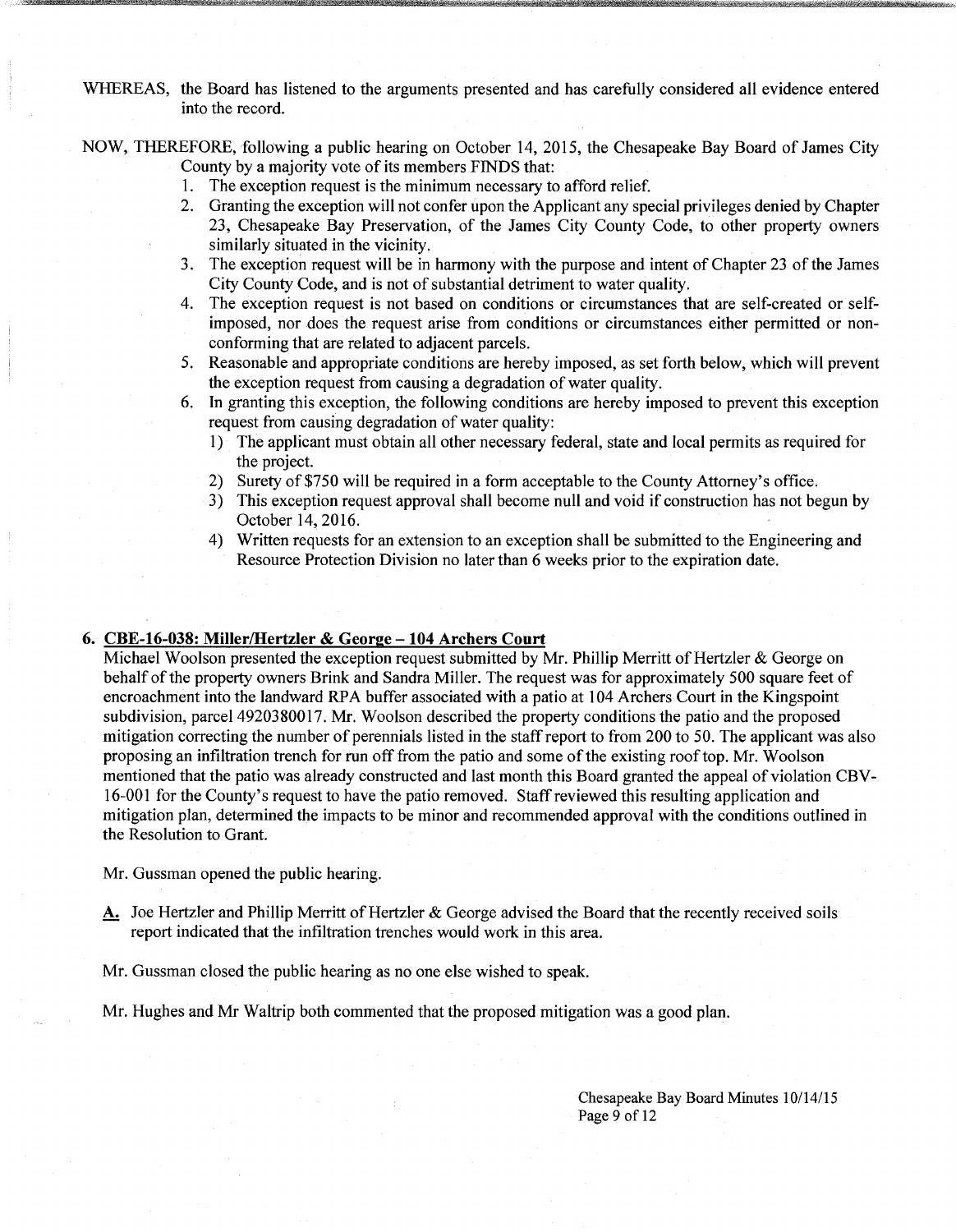Mr. Waltrip made a motion to adopt the resolution to grant the exception for Chesapeake Bay Board Case CBE-16-038 at 104 Archers Court, Parcel ID 4920380017.

The motion was approved by a 4-0 vote.

# **RE S'OL UTION GRANTING AN EXCEPTION ON JCC RE TAX PARCEL 4920380017**

- WHEREAS, Phillip Merritt, Hertzler & George, on behalf of Brink and Sandra Miller, (the "Applicant") has applied to the Chesapeake Bay Board of James City County (the "Board") to request an exception to the use of the Resource Protection Area (the "RPA") on a parcel of property identified as JCC RE Tax Parcel 4920380017 and further identified as 104 Archers Court in the Kingspoint subdivision (the "Property") as set forth in the application CBE-16-03 8 for installation of a patio; and
- WHEREAS, the Board has listened to the arguments presented and has carefully considered all evidence entered into the record.
- NOW, THEREFORE, following a public hearing on October 14, 2015, the Chesapeake Bay Board of James City County by a majority vote of its members FINDS that:
	- 1. The exception request is the minimum necessary to afford relief.
	- 2. Granting the exception will not confer upon the Applicant any special privileges denied by Chapter 23, Chesapeake Bay Preservation, of the James City County Code, to other property owners similarly situated in the vicinity.
	- 3. The exception request will be in harmony with the purpose and intent of Chapter 23 ofthe James City County Code, and is not of substantial detriment to water quality.
	- 4. The exception request is not based on conditions or circumstances that are self-created or selfimposed, nor does the request arise from conditions or circumstances either permitted or nonconforming that are related to adjacent parcels.
	- 5. Reasonable and appropriate conditions are hereby imposed, as set forth below, which will prevent the exception request from causing a degradation of water quality.
	- 6. In granting this exception, the following conditions are hereby imposed to prevent this exception request from causing degradation of water quality:
		- 1) The applicant must obtain all other necessary federal, state and local permits as required for the project.
		- 2) Design and construction of the onlot runoff reduction/pollutant removal practices as proposed (infiltration facility) shall generally follow micro-scale specifications found in Virginia DEQ Stormwater Design Specification No. 8 (Infiltration); or alternatively, an equivalent and acceptable published and agreed upon standard for onlot residential practices. Final design/construction information for the practices shall be submitted to the Engineering and Resource Protection Division for review and approval prior to installation
		- 3) A \$2,500 surety to guarantee the mitigation plan, including native plantings and the proposed onlot runoff and pollutant reduction practice, shall be submitted to the Engineering and Resource Protection Division, in a form acceptable to the County Attorney's office.
		- 4) This exception request approval shall become null and void if construction has not begun by October 14,2016.
		- 5) Written requests for an extension to an exception shall be submitted to the Engineering and Resource Protection Division no later than 6 weeks prior to the expiration date.

Chesapeake Bay Board Minutes 10/14/15 Page 10 of 12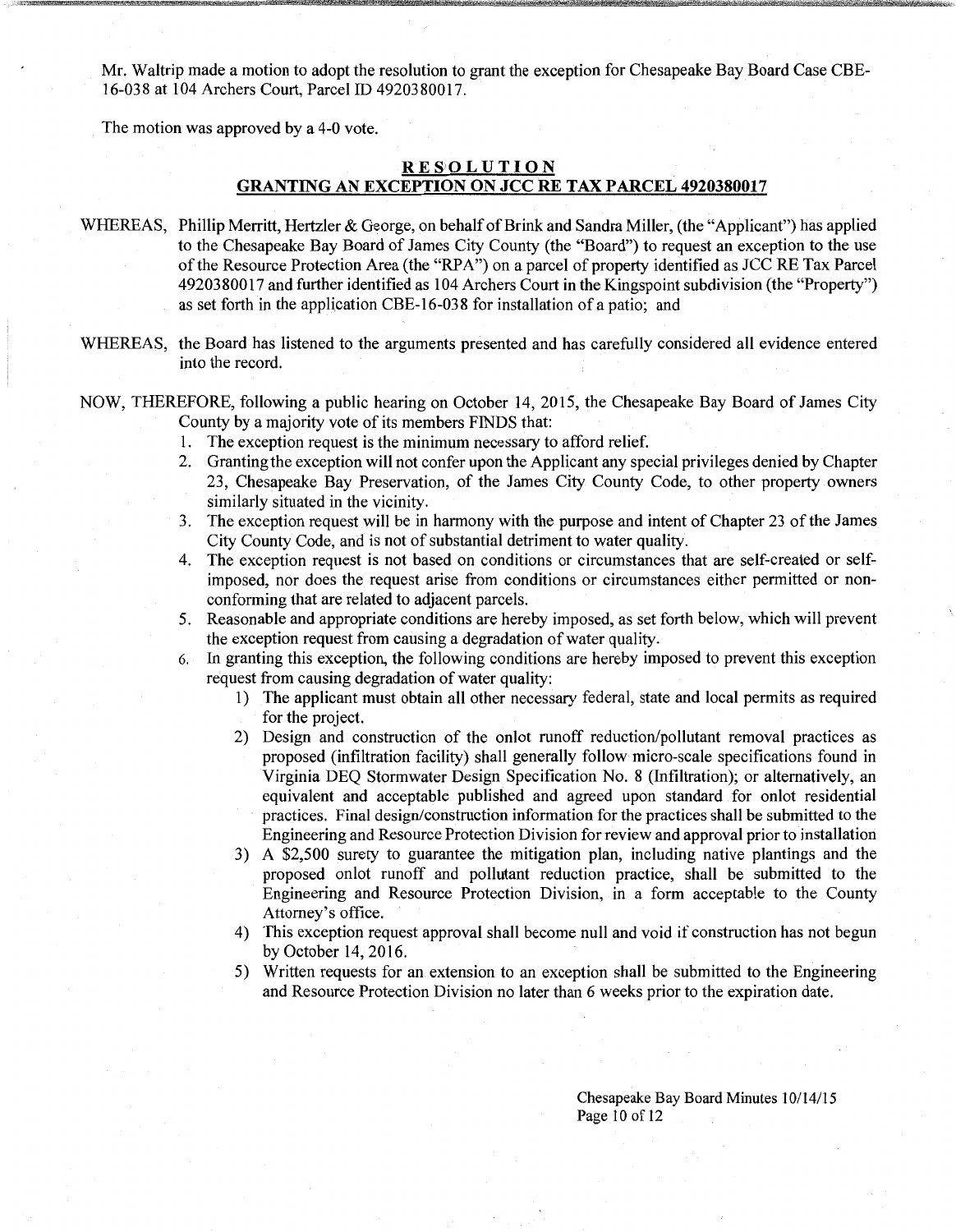### 7. CBE-16-039: Gero -121 Mathews Grant

Michael Woolson presented the exception request submitted by property owners Mark and Lisa Gero. The request was for approximately 400 square feet of encroachment into the landward and seaward RPA buffers associated with dry-stacked retaining walls installed to prevent erosion on their property at 121 Mathews Grant in the Kingsmill subdivision, parcel 4940200057. The work was done without realizing approval was required from the Chesapeake Bay Board and the owners came forward on their own accord to seek approval. Mr. Woolson described the property conditions and the plantings that were already installed stating they exceeded the County's standard mitigation requirements. Mr. Woolson advised the Board that Staff could not confirm whether or not the current or previous owners had been informed of the RPA placed on this property in 2004. Staff reviewed the application, determined the impacts to be minimal and recommended approval with the conditions outlined in the Resolution to Grant.

Mr. Waltrip asked what determined a building permit requirement for retaining walls as none was obtained for this project.

Mr. Woolson stated it was currently 3 feet of unbalanced fill.

Mr. Gussman opened the public hearing.

A. Mark Gero stated he was present to answer any questions.

Mr. Gussman closed the public hearing as the Board has no questions and no one else wished to speak.

Mr. Gussman made a motion to adopt the resolution to grant the exception for Chesapeake Bay Board Case CBE-16-039 at 141 Mathews Grant, Parcel ID 4940200057.

The motion was approved by a 4-0 vote.

# RESOLUTION

# GRANTING AN EXCEPTION ON JCC RE TAX PARCEL 4940200057

- WHEREAS, Mark and Lisa Gero (the "Applicant") have applied to the Chesapeake Bay Board of James City County (the "Board") to request an exception to the use of the Resource Protection Area (the "RPA") on a parcel of property identified as JCC RE Tax Parcel 4940200057 and further identified as 121 Matthews Grant in the Kingsmill Tutter's Neck subdivision (the "Property") as set forth in the application CBE-16-039 for the installed dry-stacked retaining walls;
- WHEREAS, the Board has listened to the arguments presented and has carefully considered all evidence entered into the record.
- NOW, THEREFORE, following a public hearing on October 14, 2015, the Chesapeake Bay Board of James City County by a majority vote of its members FINDS that:
	- 1. The exception request is the minimum necessary to afford relief.
	- 2. Granting the exception will not confer upon the Applicant any special privileges denied by Chapter 23, Chesapeake Bay Preservation, of the James City County Code, to other property owners similarly situated in the vicinity.
	- 3. The exception request will be in harmony with the purpose and intent of Chapter 23 of the James City County Code, and is not of substantial detriment to water quality.
	- 4. The exception request is not based on conditions or circumstances that are self-created or selfimposed, nor does the request arise from conditions or circumstances either permitted or nonconforming that are related to adjacent parcels.

Chesapeake Bay Board Minutes 10/14/15 Page 11 of 12